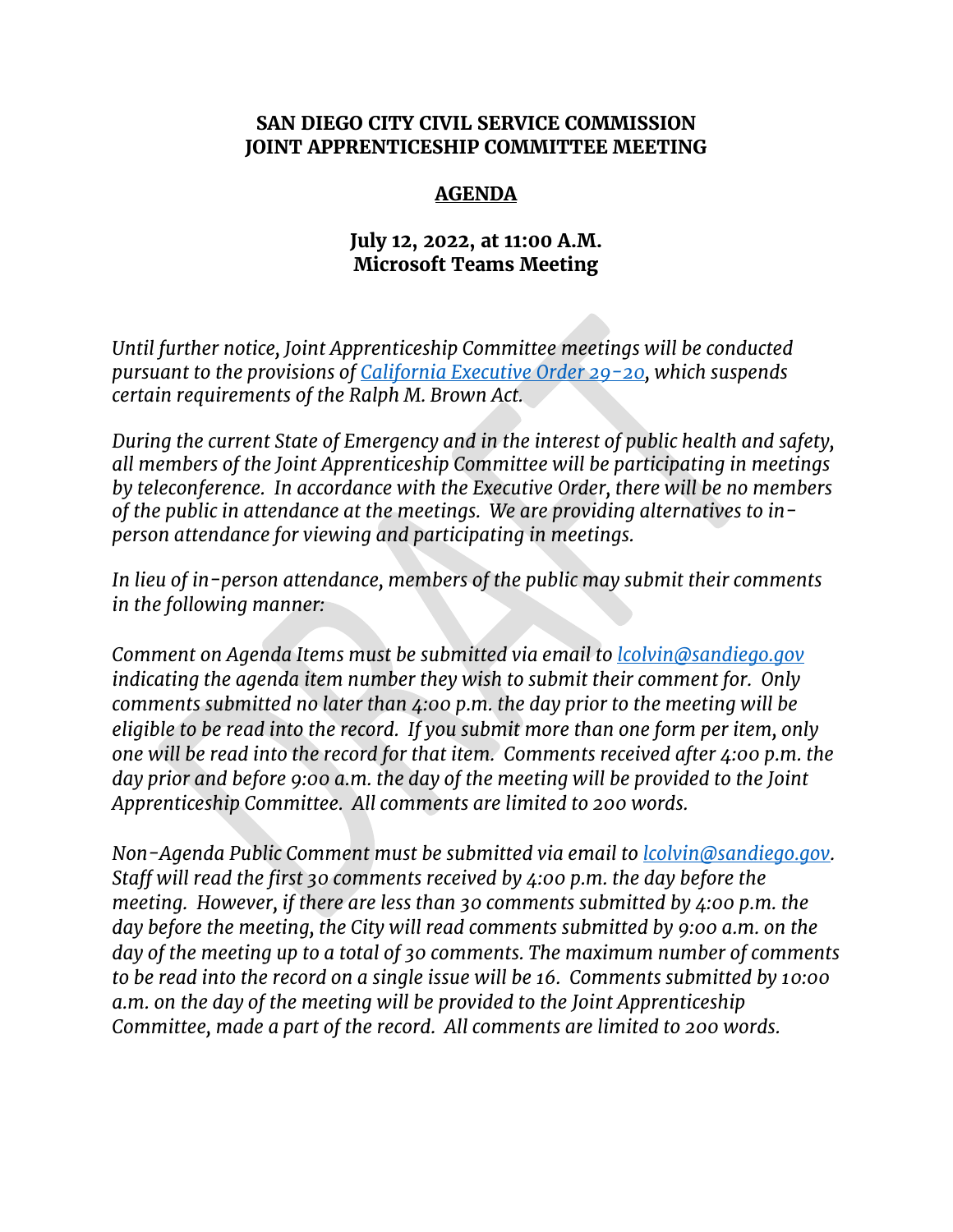*Members of the public may request an email link to participate in the Teams meeting by submitting the request via email to [lcolvin@sandiego.gov](mailto:lcolvin@sandiego.gov) prior to 4:00 PM the day before the meeting.*

*This agenda and the supplemental information for each agenda item, if any, can be made available in alternative formats to assist persons with disabilities. Special assistance at the meeting is also available. To request such assistance, please call the Personnel Department Services Supervisor at 236-6402. Requests should be made as early as possible prior to the meeting. Every attempt will be made to accommodate all reasonable requests.*

## **I. CALL JOINT APPRENTICESHIP COMMITTEE MEETING TO ORDER**

# **II. NON-AGENDA PUBLIC COMMENT**

This portion of the agenda provides an opportunity for members of the public to address the Commission on items of interest within the jurisdiction of the Commission. (Comments relating to items on today's docket are to be taken at the time the item is heard.)

## **III**. **MINUTES**

Approval of the minutes for the meetings of the February 2, 2022.

## **IV. APPRENTICES TO REPORT**

| <b>NAME</b>           | <b>TRADE</b>                 | <b>ADVANCE</b><br>TO<br><b>PERIOD</b> | <b>STARTED</b> | <b>LAST</b><br><b>ADVANCED</b> |
|-----------------------|------------------------------|---------------------------------------|----------------|--------------------------------|
| <b>Adrian Flores</b>  | Communications<br>Technician | 3                                     | 10/30/2021     | N/A                            |
| Thomas Lane<br>Jr.    | Communications<br>Technician | 7                                     | 12/14/2019     | 11/08/2021                     |
| Robert Montoya        | <b>HVACR</b><br>Technician   | Journey<br>Level                      | 9/10/2018      | 12/27/2021                     |
| <b>Bennett Sceusa</b> | Communications<br>Technician | $\mathbf{2}$                          | 10/30/2021     | N/A                            |